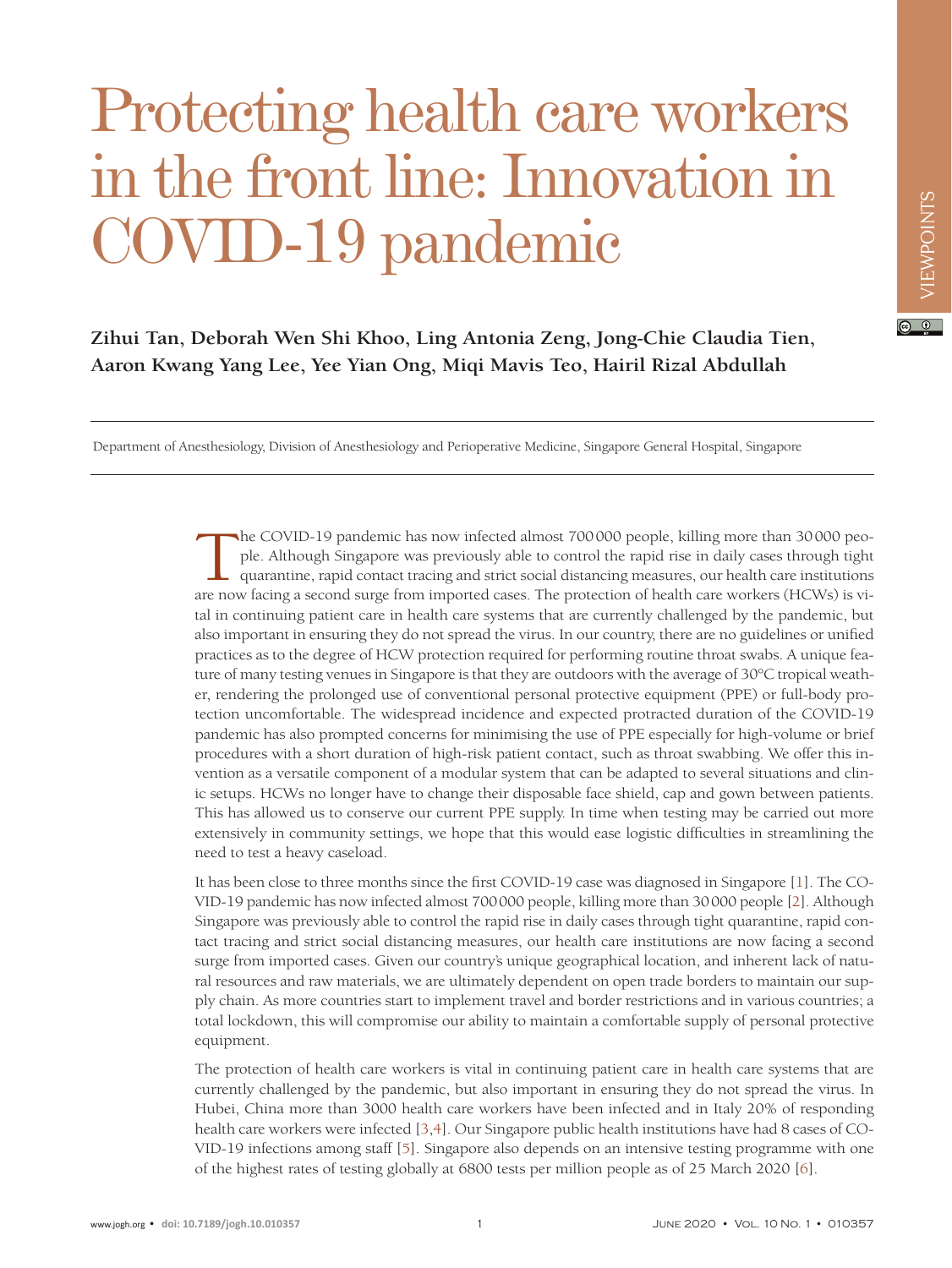<span id="page-1-0"></span>

Since January, our emergency department colleagues have been at the frontline battling the surge in attendance due to the pandemic. Throat swabs of suspected patients from the community are taken in a designated fever area (**[Figure](#page-1-0) 1**). Up to 70 patients are seen daily in this area and the number will only increase. Although full personal protective equipment (PPE) is provided, concerns regarding PPE wastage and the need for conservation have surfaced. This is due to the continuing rapid increase in the number of patients seen in the community.

Another important consideration is the proximity of the health care worker to the suspected patient especially when the patient sneezes, coughs or gags. Whilst nasal swabs were initially taken, there has been a shortage of these. Therefore, we have moved to throat swabs for testing. One study showed that throat swabs have a lower pick up rate as compared to nasal swabs [[7\]](#page-3-6), hence the importance of proper swabbing technique to accurately diagnose COV-ID-19. By providing better protection for the health care workers (HCW), we hope to reduce the incidence of false negatives and hence false assurance.

**Figure 1.** Designated fever area for throat swab.

## SG-SAFE (SINGAPORE SWAB ASSURANCE FOR EVERYONE)

Together with a local bioengineering company, The Biofactory Pte Ltd, we proposed a screen between the patient and the HCW that fits the following criteria:

- Protect HCW from droplet  $\pm$  aerosol contamination,
- Clear barrier for visualization,
- Light source to visualize oropharynx,
- Good dexterity, ie able to use both hands for tongue depressor and swab,
- Easy to clean, meets local infection control standards,
- Mobile,
- Easy for storage,
- Dual functionality, ie, it can be inverted to contain the patient as well.

The first prototype was subsequently tested and used in the Emergency department (**[Figure](#page-2-0) 2**). HCW expressed increased confidence for personal safety despite the high number of suspected patients seen daily.

More importantly, HCWs no longer have to change their disposable face shield, cap and gown between patients. This has allowed us to conserve our current PPE supply in view of the potential supply shortage if the pandemic continues for a prolonged period of time.

Innovation in health care is itself difficult, balancing the competing concerns for patient and operator safety, infection control, resource conservation and cost. The current pandemic has exacerbated these restrictions, but ironically made it all the more urgent that efficient and innovative solutions are sought out to address surging patient loads and high infectivity.

Reported examples of innovation in this pandemic range in scale from individuals repurposing scuba diving masks with 3D-printed "Charlotte valves" [[8\]](#page-3-7) to vacuum cleaner and automotive manufacturers producing ventilators [[9](#page-3-8),[10\]](#page-3-9).

Testing suspected patients is a cornerstone of epidemiologic control of this outbreak. Various devices have been described, from the South Korean "phone booth" [[11](#page-3-10)] to simple plastic shields shown in media from the UK and Taiwan [[12\]](#page-3-11) The aim of these devices is both to contain infection as well as protect a HCW exposed to tens to hundreds of suspect cases. Some of the features of these existing devices are seen in **[Table](#page-2-1) 1**.

In our country, there are no guidelines or unified practices as to the degree of HCW protection required for routine testing. A unique feature of many testing venues in Singapore is that they are outdoors with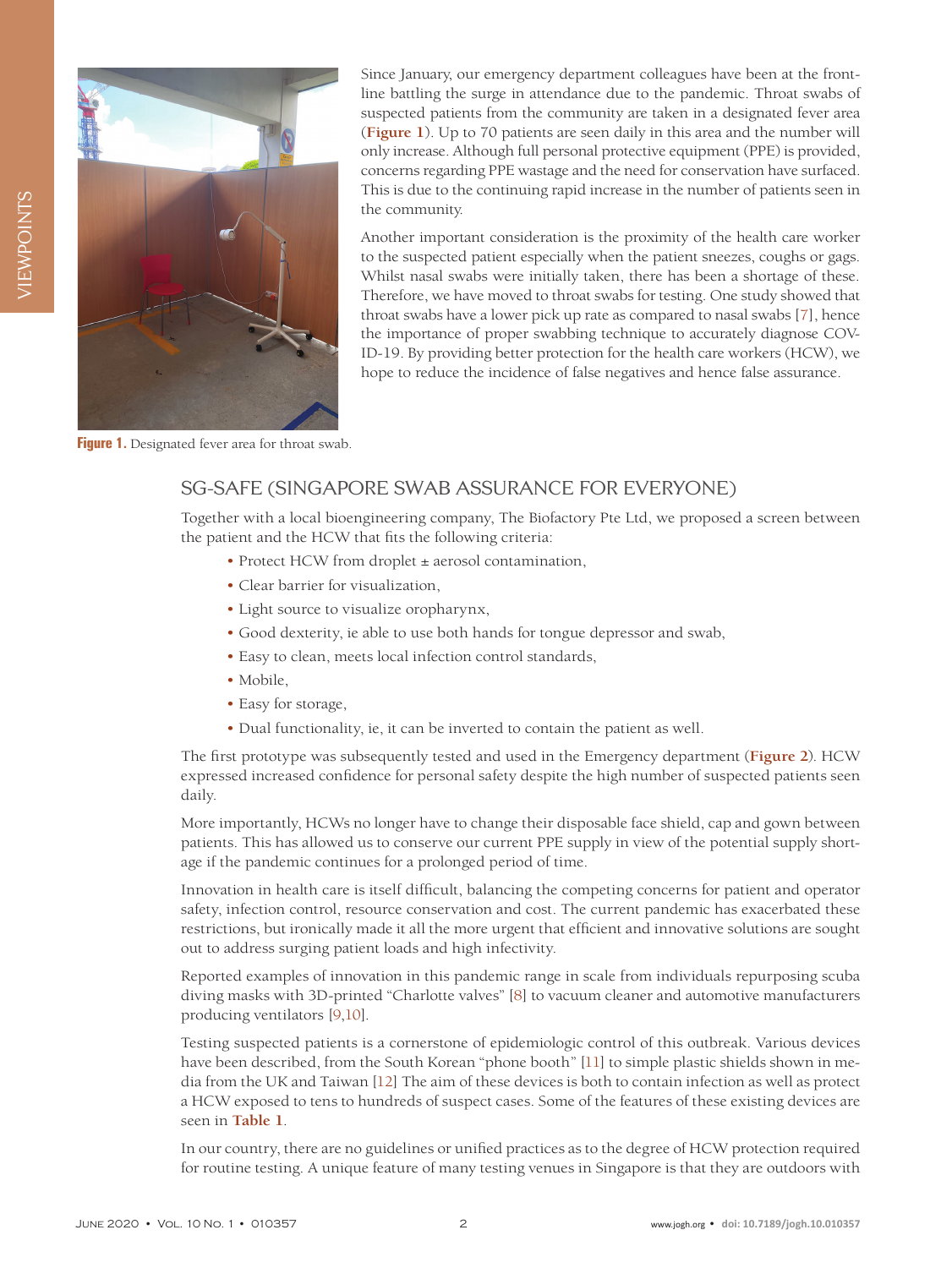<span id="page-2-0"></span>

**Figure 2.** SG-SAFE – Singapore Swab Assurance for Everyone.

the average of 30-degree-Celsius tropical weather [[13\]](#page-3-12), rendering the prolonged use of conventional PPE or full-body protection uncomfortable.

The widespread incidence and expected protracted duration of the COV-ID-19 pandemic has also prompted concerns for minimising the use of PPE especially for high-volume or brief procedures with a short duration of high-risk patient contact, such as throat swabbing. While single-use items have been the erstwhile gold standard of HCW protection and reduction of cross-contamination, we recognise that this is also reliant on supply chains and in many cases overseas manufacturer capacities (that are themselves subject to stresses of the pandemic in their own countries).

We offer this invention as a versatile component of a modular system that can be adapted to several situations and clinic setups. In time when testing may be carried out more extensively in community settings, we hope that this would ease logistic difficulties in streamlining the need to test a heavy caseload.

Our innovation allows for a reversal of the traditional model where an infectious patient is in a negative pressure room, as this requires significant time and labour to disinfect the room between patients. By allowing the health care worker to be protected inside and the patients to pass through outside in an outdoor setting, it will allow for much shorter times between patients and thus be able to rapidly collect swabs for large numbers of patients if the outbreak worsens.

| <b>FEATURE</b>                                | <b>ADVANTAGE</b>                                                                                  | <b>DISADVANTAGE</b>                                                                                                         |
|-----------------------------------------------|---------------------------------------------------------------------------------------------------|-----------------------------------------------------------------------------------------------------------------------------|
| South Korean "phone"<br>booth"                | Negative pressure environment contains<br>aerosols and airborne particles generated by<br>patient | Intensive sanitisation required between patients for<br>reusable parts eg, semi-permanent gloves                            |
|                                               | Virtually zero contact between operator and<br>patient                                            | Power source/generator required to maintain<br>negative pressure environment; difficult to adapt<br>for community/field use |
| Plastic shield with<br>circular arm holes     | Easily manufactured, reproducible, portable                                                       | No light source                                                                                                             |
|                                               |                                                                                                   | Plastic must be able to withstand high-level<br>disinfection or be prone to degradation                                     |
|                                               |                                                                                                   | Limited protection for HCW whose limbs and<br>hands must be enclosed in separate PPE                                        |
| PPE alone / with added<br>plastic face shield | Highly portable, versatile to any clinical<br>situation                                           | Resource-intensive if single-use per patient                                                                                |

<span id="page-2-1"></span>**Table 1.** Advantages and disadvantages of current devices used during testing of COVID-19 patients

HCW – health care worker, PPE – personal protective equipment

Difficulties encountered in the production of this device were exacerbated by the rapid evolution of management strategies for the pandemic. As a relatively "unknown enemy", the requirements of infection control policy and organisational directives were developing as practitioners on the ground sought to counter practical challenges such as the heat and fatigue from rapid and repeated donning and doffing of PPE.

Ready access to bioengineering expertise enabled the rapid production of a prototype. The use of technology to visualise and transmit ideas allowed for multiple practitioners to give their input remotely. Video-conferencing platforms allowed for immediate remote previewing of a physical prototype, while mobile messaging facilitated rapid transfer of images and feedback to and from multiple parties and stakeholders. More importantly, tele-communication also reduced the need for physical meetings and also prevented spread of infection by allowing for physical distancing without hampering or slowing the innovation process.

Emergency grants would accelerate device production in view of the ongoing pandemic, similar to the additional publication of COVID-19 related research in medical literature. An extraordinary time in